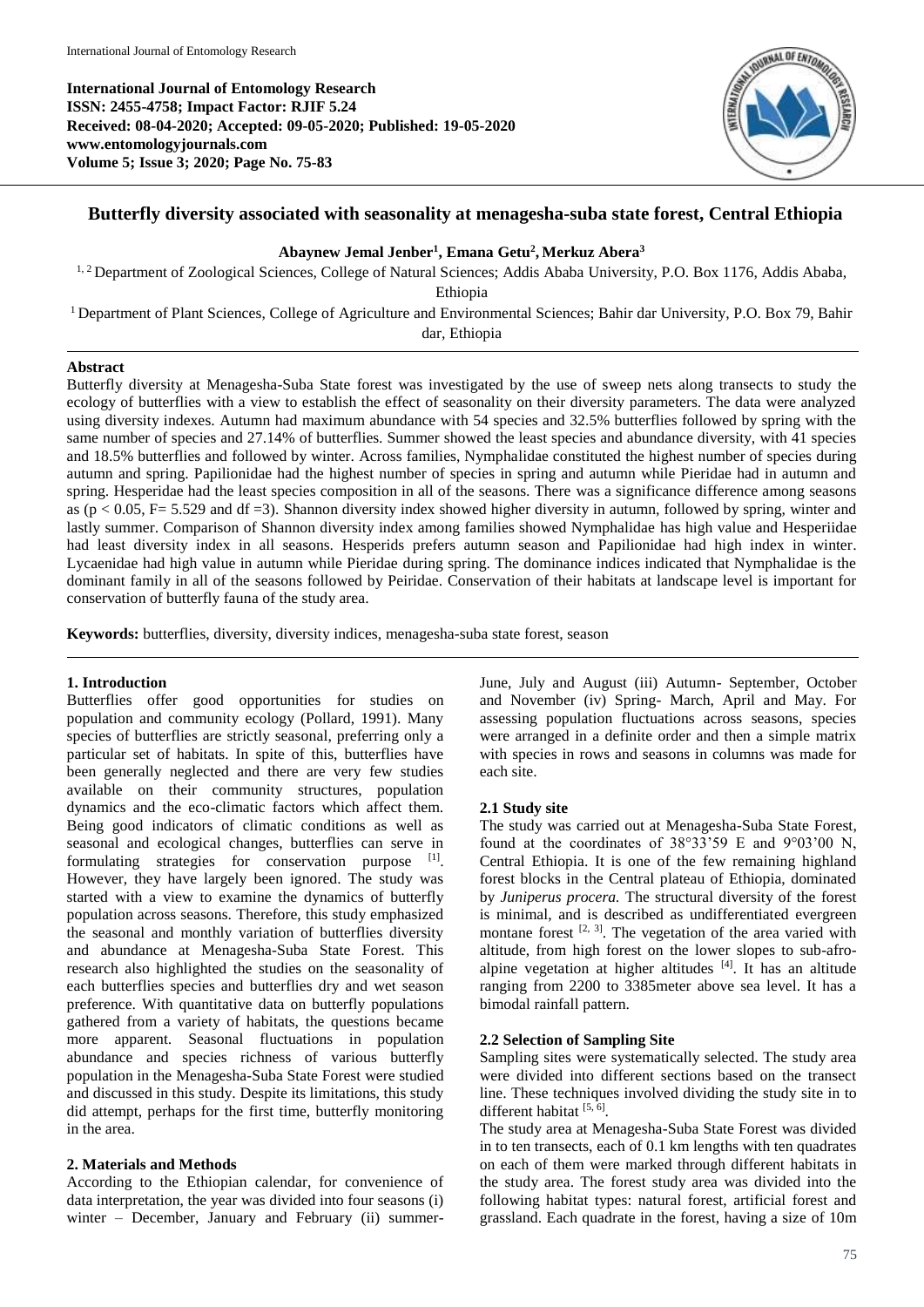x 10 m in ten transects line were sampled.

# **2.3 Sampling methods, butterfly collection and identification**

All sampling were done once in a month for about 4-5 days in each study areas. All quadrates were sampled within every hour between 10:00 and 14:00 daily. According to  $[7, 8]$ this is the period within which most butterfly species are probably active.

Samples were taken from one of the quadrant of each transect line in each vegetation type in every month from the study areas. Butterflies samples were collected with 0.38 diameter sweep net constructed of muslin with fin mesh net at the tip. Each sweep represents a horizontal swing with an arc of approximately  $135^{\circ}$  and height between 0.5-2.00 meters above the ground. These specimens were killed by pinching their thorax by taking proper care or by killing the small specimen using ethyl acetate and finally placed in paper envelop.

The collected butterflies were identified using binocular microscope and identification key at the species level with the help of available literatures such as  $[9, 10, \text{ and } 11]$ . Besides, books, different drawings of butterflies, datasheet, specimens of butterflies in Addis Ababa University museums were used as a means of identifications tools. When identifying and describing butterfly taxon, morphological characteristics were used to separate species.

### **2.4 Data analysis**

# **2.4.1 Measurement of diversity**

The type of diversity used is  $\alpha$ - diversity, which is the diversity of species within a community or habitat. The diversity index was calculated by using the Shannon – Wiener diversity index [12].

# Diversity index =  $H = -\sum P i$  In Pi

Where  $Pi = S / N$  $S =$  number of individuals of one species  $N =$  total number of all individuals in the sample  $In = logarithm$  to base e

### **Simpson's Index** (**D**)

It measures the probability that two individuals randomly selected from a sample will belong to the same species or some category other than species. Simpson Index [13] was computed for each of the sites.

Simpson's Index is expressed as:

# **D =Σ= ni (ni-1)**

**N (N -1)**

Where

 $N =$  total number of individuals encountered  $ni = number of individuals of i<sup>th</sup> species$ 

The value of D ranges between zero and one. With this index, zero represents infinite diversity while, one represents no diversity. That is, the bigger the value of D, the lower the diversity. This is neither intuitive nor logical, so to get over this problem, D is subtracted from 1 to give: Simpson's Index of Diversity  $1 - D$ . The value of this index also ranges between zero and one, but now, the greater the value, the greater the sample diversity. This makes more sense. In this case, the index represents the probability that

two individuals randomly selected from a sample will belong to different species.

### **2.4.2 Measurement of species richness**

In the ecological literature the number of species at a site, in a region or in a collection is called species richness, which is the simplest and most useful measure of species diversity. In this study, the total number of butterfly species collected in each habitat was considered as species richness.

Margalef's index was used as a simple measure of species richness [14] .

# **Margalef's index R =**  $(S - 1)$  **/ In N**

 $S =$  total number of species  $N =$  total number of individuals in the sample

 $In = natural logarithm$ 

#### **2.4.3 Measurement of evenness**

For calculating the evenness of species, the Pielou's Evenness Index (e) was used  $[15]$ .

#### **e = H / In S**

 $H =$  Shannon – Wiener diversity index

 $S =$  total number of species in the sample

# **2.4.4 Dominance index**

Patterns of relative abundance of species determine the dominance component of diversity. In this study, the relative dominance of each butterfly family in a habitat was determined by calculating the dominance index using the following formula:

#### **Relative dominance = ni x 100 N**

Where  $ni =$  number of butterflies in the 'i' <sup>th</sup> family, and  $N =$  the total number of butterflies in all the families collected in each season.

### **3. Results**

# **3.1 Seasonal changes in the total number of butterflies**

The species encountered in the various seasons are shown in Tables 1, 2, 3 and 4, for autumn, winter, spring and summer, respectively. The maximum species richness was recorded in the autumn and spring seasons particularly in the month of September and April and the minimum species richness was recorded in the summer during the month of July. Autumn showed the highest species and abundance diversity which contained 54 species and 304 individuals of butterflies (32.5%) followed by spring with the same number of species 54 and 254 individuals of butterflies (27.14%). Summer showed the least species and abundance diversity, which composed of 41 species and 173 individuals of, butterflies (18.5%) and then followed by winter with 48 species and 254 individuals of butterflies. The species list and their abundance across seasons are presented in Table 5.

Maximum abundance was noted in two seasons, autumn (September - November) and spring (March - April) with the peak in October 114 individuals and March 95 individuals, respectively. Minimum abundance was recorded in the month of July with 56 individuals during the summer season (Figure 1).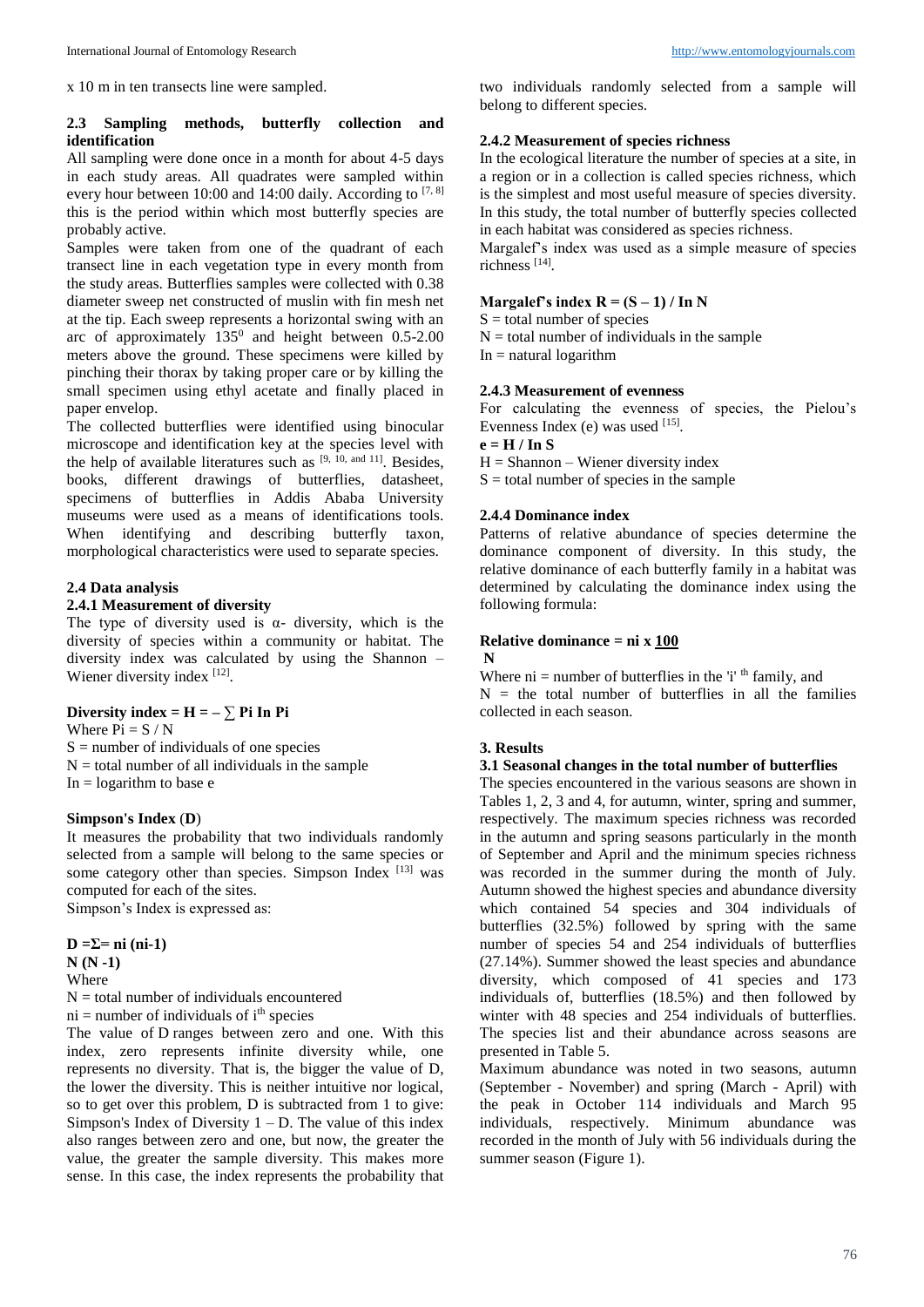

**Fig 1:** Butterfly species number and abundance across months at Menagesha-Suba State Forest during the year 2012 to 2014

**Table 1:** Butterfly species found in autumn season at Menagesha - Suba State Forest during the year 2012 to 2014

| <b>Species</b>        | Family       |  |
|-----------------------|--------------|--|
| Papilio nireus        | Papilionidae |  |
| Papilio rex           | Papilionidae |  |
| Papilio dardanus      | Papilionidae |  |
| Papilio constantinus  | Papilionidae |  |
| Papilio echerioides   | Papilionidae |  |
| Graphium leonidas     | Papilionidae |  |
| Graphium antheus      | Papilionidae |  |
| Graphium colonna      | Papilionidae |  |
| Colotis agoye         | Pieridae     |  |
| Colias electo         | Pieridae     |  |
| Colotis danae         | Pieridae     |  |
| Appias epaphia        | Pieridae     |  |
| Appias sabina         | Pieridae     |  |
| Belenois raffrayi     | Pieridae     |  |
| Mylothris agathina    | Pieridae     |  |
| Mylothris yulei       | Pieridae     |  |
| Mylothris sagala      | Pieridae     |  |
| Mylothris rueppellii  | Pieridae     |  |
| Dixeia orbona         | Pieridae     |  |
| Leptomyrina boschi    | Lycaenidae   |  |
| Deudorix dinochares   | Lycaenidae   |  |
| Uranothauma antinorii | Lycaenidae   |  |
| Uranothauma nubifer   | Lycaenidae   |  |
| Cupidopsis jobates    | Lycaenidae   |  |
| Cacyreus tespis       | Lycaenidae   |  |
| Eicochrysops messapus | Lycaenidae   |  |
| Acraea bonasia        | Nymphalidae  |  |
| Acraea insignis       | Nymphalidae  |  |
| Acraea johnstoni      | Nymphalidae  |  |
| Acraea necoda         | Nymphalidae  |  |
| Acraea pharsalus      | Nymphalidae  |  |
| Acraea safie          | Nymphalidae  |  |
| Eurytela hiarbas      | Nymphalidae  |  |
| Hypolimnas misippus   | Nymphalidae  |  |
| Hypolimnas salmacis   | Nymphalidae  |  |
| Precis coelestina     | Nymphalidae  |  |
| Charaxes etesipe      | Nymphalidae  |  |
| Charaxes castor       | Nymphalidae  |  |
| Charaxes varanes      | Nymphalidae  |  |
| Charaxes etheocles    | Nymphalidae  |  |
| Charaxes phoebus      | Nymphalidae  |  |
| Bicyclus vulgaris     | Nymphalidae  |  |
| Bicyclus anynana      | Nymphalidae  |  |
| Bicyclus sandace      | Nymphalidae  |  |
| Ypthima pupillaris    | Nymphalidae  |  |
| Ypthima yatta         | Nymphalidae  |  |
| Ypthima simplicia     | Nymphalidae  |  |
| Amauris niavius       | Nymphalidae  |  |
| Phalanta phalantha    | Nymphalidae  |  |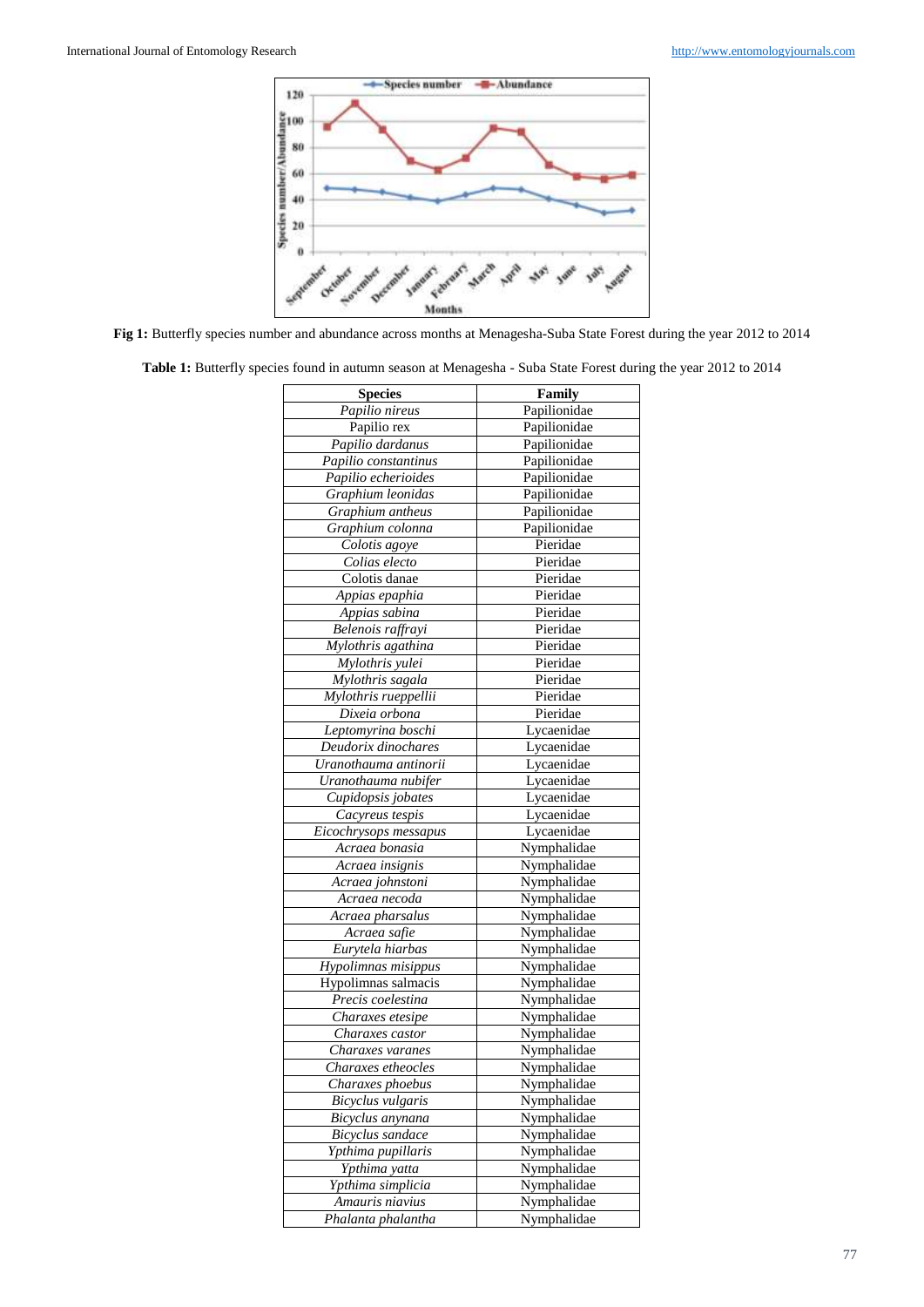| Coeliades keithloa | Hespeiridae |
|--------------------|-------------|
| Eagris nottoana    | Hespeiridae |
| Sarangesa motozi   | Hespeiridae |
| Coeliades anchises | Hespeiridae |
| Eretis mixta       | Hespeiridae |

**Table 2:** Butterfly species found in winter season at Menagesha - Suba State Forest during the year 2012 to 2014

| <b>Species</b>        | Family                     |  |
|-----------------------|----------------------------|--|
| Papilio nireus        | Papilionidae               |  |
| Papilio rex           | Papilinidae                |  |
| Papilio dardanus      | Papilinidae                |  |
| Papilio constantinus  | Papilinidae                |  |
| Papilio microps       | Papilinidae                |  |
| Papilio echerioides   | Papilinidae                |  |
| Graphium leonidas     | Papilinidae                |  |
| Graphium antheus      | Papilinidae                |  |
| Graphium colonna      | Papilinidae                |  |
| Colotis agoye         | Pieridae                   |  |
| Colias electo         | Pieridae                   |  |
| Colotis danae         | Pieridae                   |  |
| Appias epaphia        | Pieridae                   |  |
| Appias sylvia         | Pieridae                   |  |
| Belenois raffrayi     | Pieridae                   |  |
| Mylothris agathina    | Pieridae                   |  |
| Mylothris yulei       | Pieridae                   |  |
| Mylothris sagala      | Pieridae                   |  |
| Mylothris rueppellii  | Pieridae                   |  |
| Leptomyrina boschi    | Lycaenidae                 |  |
| Cupidopsis jobates    | Lycaenidae                 |  |
| Cacyreus tespis       | Lycaenidae                 |  |
| Eicochrysops messapus | Lycaenidae                 |  |
| Acraea bonasia        | Nymphalidae                |  |
| Acraea insignis       | Nymphalidae                |  |
| Acraea necoda         | Nymphalidae                |  |
| Acraea safie          | Nymphalidae                |  |
| Eurytela hiarbas      | Nymphalidae                |  |
| Hypolimnas salmacis   | Nymphalidae                |  |
| Precis coelestina     | Nymphalidae                |  |
| Vanessa abyssinica    | Nymphalidae                |  |
| Vanessa dimorphica    | Nymphalidae                |  |
| Charaxes castor       | Nymphalidae                |  |
| Charaxes varanes      | Nymphalidae                |  |
| Charaxes etheocles    | Nymphalidae                |  |
| Charaxes phoebus      | Nymphalidae                |  |
| Bicyclus vulgaris     | Nymphalidae                |  |
| Bicyclus anynana      | Nymphalidae                |  |
| Bicyclus sandace      | Nymphalidae                |  |
| Ypthima yatta         | Nymphalidae                |  |
| Ypthima simplicia     | Nymphalidae                |  |
| Amauris niavius       | Nymphalidae                |  |
| Tirumala formosa      | Nymphalidae                |  |
| Phalanta phalantha    | Nymphalidae                |  |
| Coeliades keithloa    | Hespeiridae                |  |
| Eagris nottoana       | Hespeiridae                |  |
| Sarangesa motozi      | Hespeiridae<br>Hespeiridae |  |
| Coeliades anchises    |                            |  |

**Table 3:** Butterfly species found in spring season at Menagesha-Suba State Forest during the year 2012 to 2014

| <b>Species</b>       | Family       |
|----------------------|--------------|
| Papilio nireus       | Papilionidae |
| Papilio rex          | Papilionidae |
| Papilio dardanus     | Papilionidae |
| Papilio constantinus | Papilionidae |
| Papilio microps      | Papilionidae |
| Papilio echerioides  | Papilionidae |
| Graphium leonidas    | Papilionidae |
| Graphium antheus     | Papilionidae |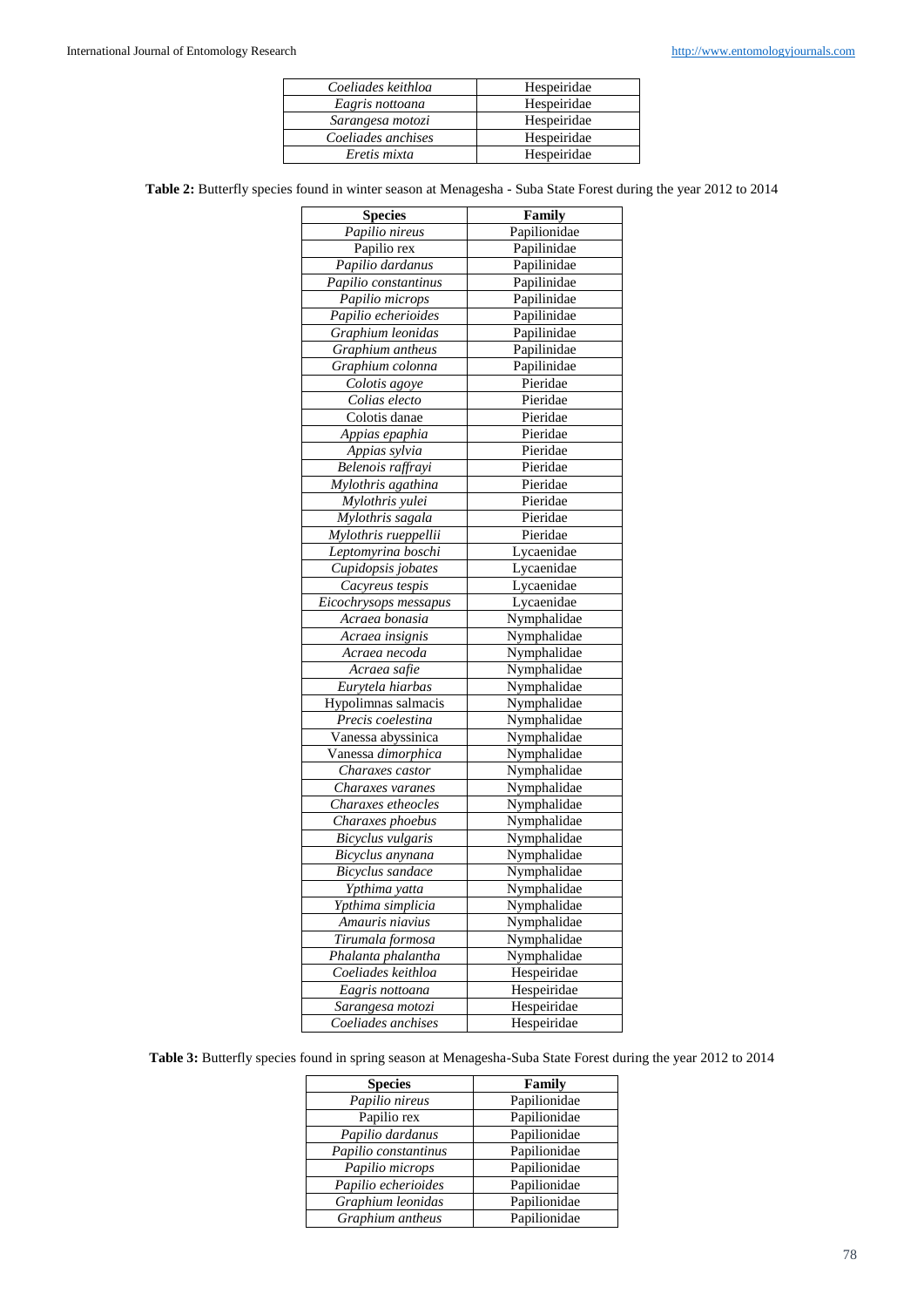| Graphium colonna        | Papilionidae |
|-------------------------|--------------|
| Colotis agoye           | Pieridae     |
| Colias electo           | Pieridae     |
| Colotis danae           | Pieridae     |
| Appias epaphia          | Pieridae     |
| Appias sabina           | Pieridae     |
| Appias sylvia           | Pieridae     |
| Belenois raffrayi       | Pieridae     |
| Mylothris agathina      | Pieridae     |
| Mylothris vulei         | Pieridae     |
| Mylothris sagala        | Pieridae     |
| Mylothris rueppellii    | Pieridae     |
| Leptomyrina boschi      | Lycaenidae   |
| Deudorix dinochares     | Lycaenidae   |
| Uranothauma nubifer     | Lycaenidae   |
| Cupidopsis jobates      | Lycaenidae   |
| Cacyreus tespis         | Lycaenidae   |
| Eicochrysops messapus   | Lycaenidae   |
| Acraea johnstoni        | Nymphalidae  |
| Acraea necoda           | Nymphalidae  |
| Acraea safie            | Nymphalidae  |
| Eurytela hiarbas        | Nymphalidae  |
| Hypolimnas misippus     | Nymphalidae  |
| Hypolimnas salmacis     | Nymphalidae  |
| Precis coelestina       | Nymphalidae  |
| Vanessa abyssinica      | Nymphalidae  |
| Vanessa dimorphica      | Nymphalidae  |
| Charaxes etesipe        | Nymphalidae  |
| Charaxes castor         | Nymphalidae  |
| Charaxes varanes        | Nymphalidae  |
| Charaxes etheocles      | Nymphalidae  |
| Charaxes phoebus        | Nymphalidae  |
| Bicyclus vulgaris       | Nymphalidae  |
| Bicyclus anynana        | Nymphalidae  |
| <b>Bicyclus</b> sandace | Nymphalidae  |
| Ypthima pupillaris      | Nymphalidae  |
|                         |              |
| Ypthima yatta           | Nymphalidae  |
| Ypthima simplicia       | Nymphalidae  |
| Amauris niavius         | Nymphalidae  |
| Tirumala formosa        | Nymphalidae  |
| Phalanta phalantha      | Nymphalidae  |
| Coeliades keithloa      | Hespeiridae  |
| Eagris nottoana         | Hespeiridae  |
| Sarangesa motozi        | Hespeiridae  |
| Coeliades anchises      | Hespeiridae  |
| Eretis mixta            | Hespeiridae  |

**Table 4:** Butterfly species found in summer season at Menagesha-Suba State Forest during the year 2012 to 2014

| <b>Species</b>        | Family       |  |
|-----------------------|--------------|--|
| Papilio nireus        | Papilionidae |  |
| Papilio dardanus      | Papilionidae |  |
| Graphium leonidas     | Papilionidae |  |
| Graphium antheus      | Papilionidae |  |
| Graphium colonna      | Papilionidae |  |
| Colotis agoye         | Pieridae     |  |
| Colias electo         | Pieridae     |  |
| Colotis danae         | Pieridae     |  |
| Appias epaphia        | Pieridae     |  |
| Appias sabina         | Pieridae     |  |
| Belenois raffrayi     | Pieridae     |  |
| Mylothris yulei       | Pieridae     |  |
| Mylothris sagala      | Pieridae     |  |
| Mylothris rueppellii  | Pieridae     |  |
| Dixeia orbona         | Pieridae     |  |
| Leptomyrina boschi    | Lycaenidae   |  |
| Deudorix dinochares   | Lycaenidae   |  |
| Uranothauma antinorii | Lycaenidae   |  |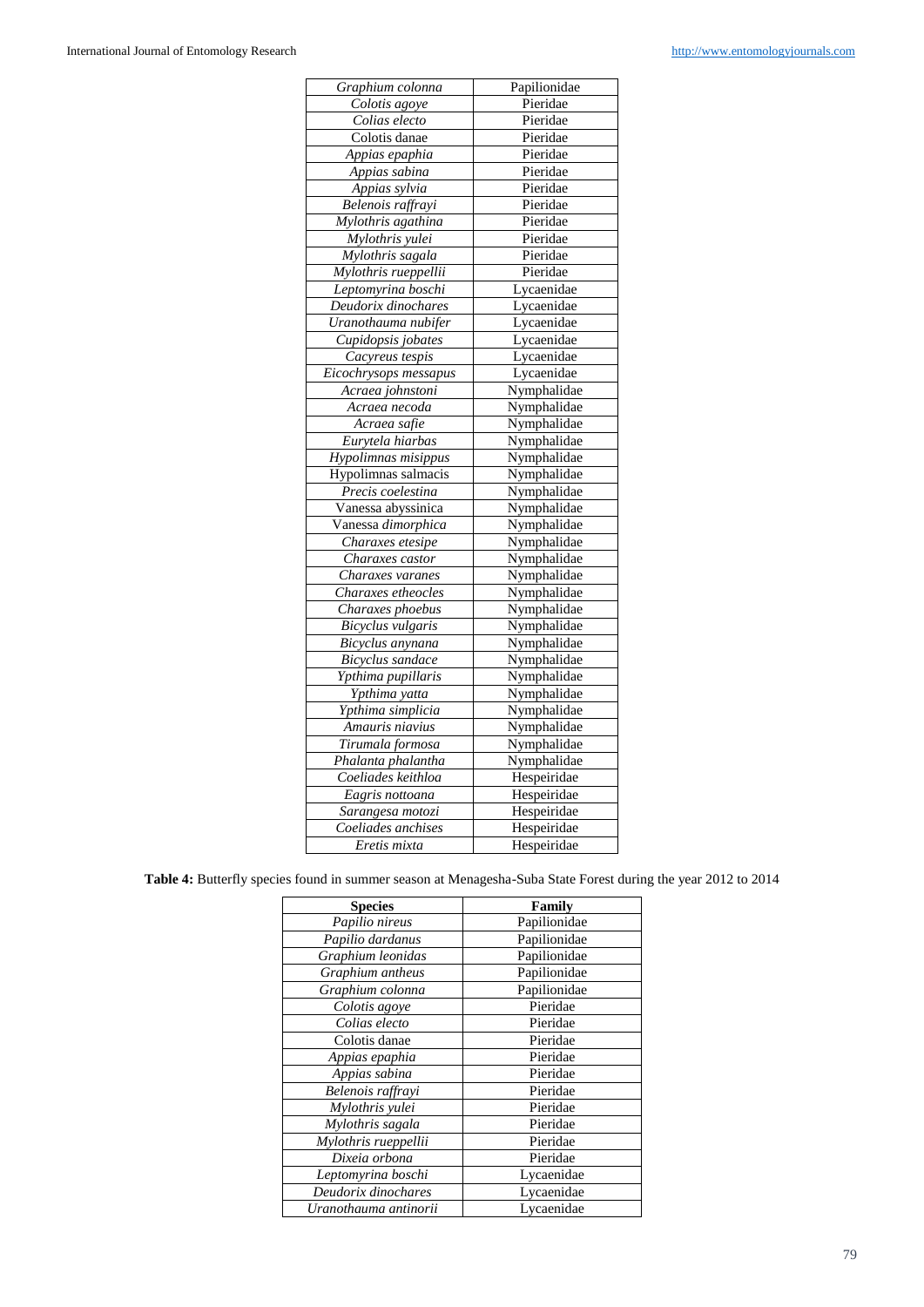| Uranothauma nubifer | Lycaenidae  |
|---------------------|-------------|
| Cacyreus tespis     | Lycaenidae  |
| Acraea bonasia      | Nymphalidae |
| Acraea insignis     | Nymphalidae |
| Acraea johnstoni    | Nymphalidae |
| Acraea pharsalus    | Nymphalidae |
| Eurytela hiarbas    | Nymphalidae |
| Hypolimnas misippus | Nymphalidae |
| Hypolimnas salmacis | Nymphalidae |
| Vanessa abyssinica  | Nymphalidae |
| Vanessa dimorphica  | Nymphalidae |
| Charaxes etesipe    | Nymphalidae |
| Charaxes castor     | Nymphalidae |
| Charaxes varanes    | Nymphalidae |
| Bicyclus vulgaris   | Nymphalidae |
| Bicyclus anynana    | Nymphalidae |
| Ypthima pupillaris  | Nymphalidae |
| Amauris niavius     | Nymphalidae |
| Tirumala formosa    | Nymphalidae |
| Phalanta phalantha  | Nymphalidae |
| Coeliades keithloa  | Hespeiridae |
| Eagris nottoana     | Hespeiridae |
| Sarangesa motozi    | Hespeiridae |

**Table 5:** Butterfly species and their abundance at different seasons of Menagesha-Suba State Forest during the year 2012 to 2014

| <b>Species</b>        | <b>Seasons</b>           |                         |                          |                         |
|-----------------------|--------------------------|-------------------------|--------------------------|-------------------------|
|                       | <b>Autumn</b>            | Winter                  | <b>Spring</b>            | <b>Summer</b>           |
| Papilio nireus        | 6                        | 7                       | 3                        | 1                       |
| Papilio rex           | 1                        | 5                       | $\overline{c}$           | $\overline{0}$          |
| Papilio dardanus      | $\overline{\mathcal{L}}$ | $\overline{8}$          | 6                        | $\overline{3}$          |
| Papilio constantinus  | 9                        | 7                       | 5                        | $\overline{0}$          |
| Papilio microps       | $\Omega$                 | 3                       | $\overline{2}$           | $\overline{0}$          |
| Papilio echerioides   | 10                       | $\overline{3}$          | $\mathbf{1}$             | $\boldsymbol{0}$        |
| Graphium leonidas     | 10                       | $\overline{3}$          | 6                        | $\overline{4}$          |
| Graphium antheus      | 7                        | 6                       | $\overline{3}$           | $\overline{\mathbf{3}}$ |
| Graphium colonna      | 9                        | 5                       | 7                        | 3                       |
| Colotis agoye         | 5                        | 1                       | 8                        | 6                       |
| Colias electo         | $\overline{c}$           | $\overline{c}$          | 6                        | $\overline{8}$          |
| Colotis danae         | $\overline{3}$           | $\overline{3}$          | 8                        | $\overline{3}$          |
| Appias epaphia        | 6                        | $\overline{3}$          | 9                        | $\overline{3}$          |
| Appias sabina         | 3                        | 0                       | 6                        | 6                       |
| Appias sylvia         | $\overline{0}$           | 6                       | 6                        | $\overline{0}$          |
| Belenois raffrayi     | $\overline{2}$           | 6                       | $\overline{5}$           | $\mathbf{1}$            |
| Mylothris agathina    | 6                        | $\overline{c}$          | 6                        | $\overline{0}$          |
| Mylothris yulei       | 6                        | $\mathbf{1}$            | 6                        | 6                       |
| Mylothris sagala      | 4                        | 4                       | 6                        | 1                       |
| Mylothris rueppellii  | $\overline{6}$           | 5                       | $\overline{4}$           | $\overline{c}$          |
| Dixeia orbona         | 5                        | $\overline{0}$          | $\boldsymbol{0}$         | $\overline{3}$          |
| Leptomyrina boschi    | 5                        | $\overline{7}$          | 5                        | 3                       |
| Deudorix dinochares   | 7                        | $\theta$                | 9                        | $\mathbf{1}$            |
| Uranothauma antinorii | 3                        | 0                       | $\overline{0}$           | 7                       |
| Uranothauma nubifer   | $\overline{2}$           | $\theta$                | $\overline{\mathcal{A}}$ | $\overline{7}$          |
| Cupidopsis jobates    | $\overline{6}$           | 5                       | $\overline{c}$           | $\overline{0}$          |
| Cacyreus tespis       | $\overline{3}$           | 5                       | $\overline{3}$           | $\overline{c}$          |
| Eicochrysops messapus | 5                        | 4                       | $\mathfrak{D}$           | $\theta$                |
| Acraea bonasia        | 8                        | 6                       | $\overline{0}$           | $\overline{4}$          |
| Acraea insignis       | 5                        | 6                       | $\theta$                 | $\overline{3}$          |
| Acraea johnstoni      | 4                        | $\overline{0}$          | 5                        | $\overline{7}$          |
| Acraea necoda         | 11                       | 4                       | $\overline{4}$           | $\overline{0}$          |
| Acraea pharsalus      | 4                        | 0                       | $\overline{0}$           | 7                       |
| Acraea safie          | $\overline{8}$           | $\overline{\mathbf{3}}$ | 5                        | $\overline{0}$          |
| Eurytela hiarbas      | $\overline{3}$           | 8                       | $\overline{7}$           | 1                       |
| Hypolimnas misippus   | $\overline{2}$           | $\boldsymbol{0}$        | $\overline{\mathcal{L}}$ | 11                      |
| Hypolimnas salmacis   | $\mathbf{1}$             | $\overline{4}$          | $\overline{4}$           | 8                       |
| Precis coelestina     | 8                        | 6                       | $\overline{2}$           | $\boldsymbol{0}$        |
| Vanessa abyssinica    | $\overline{0}$           | 4                       | 9                        | $\overline{3}$          |
| Vanessa dimorphica    | $\overline{0}$           | $\overline{5}$          | $\overline{6}$           | $\overline{1}$          |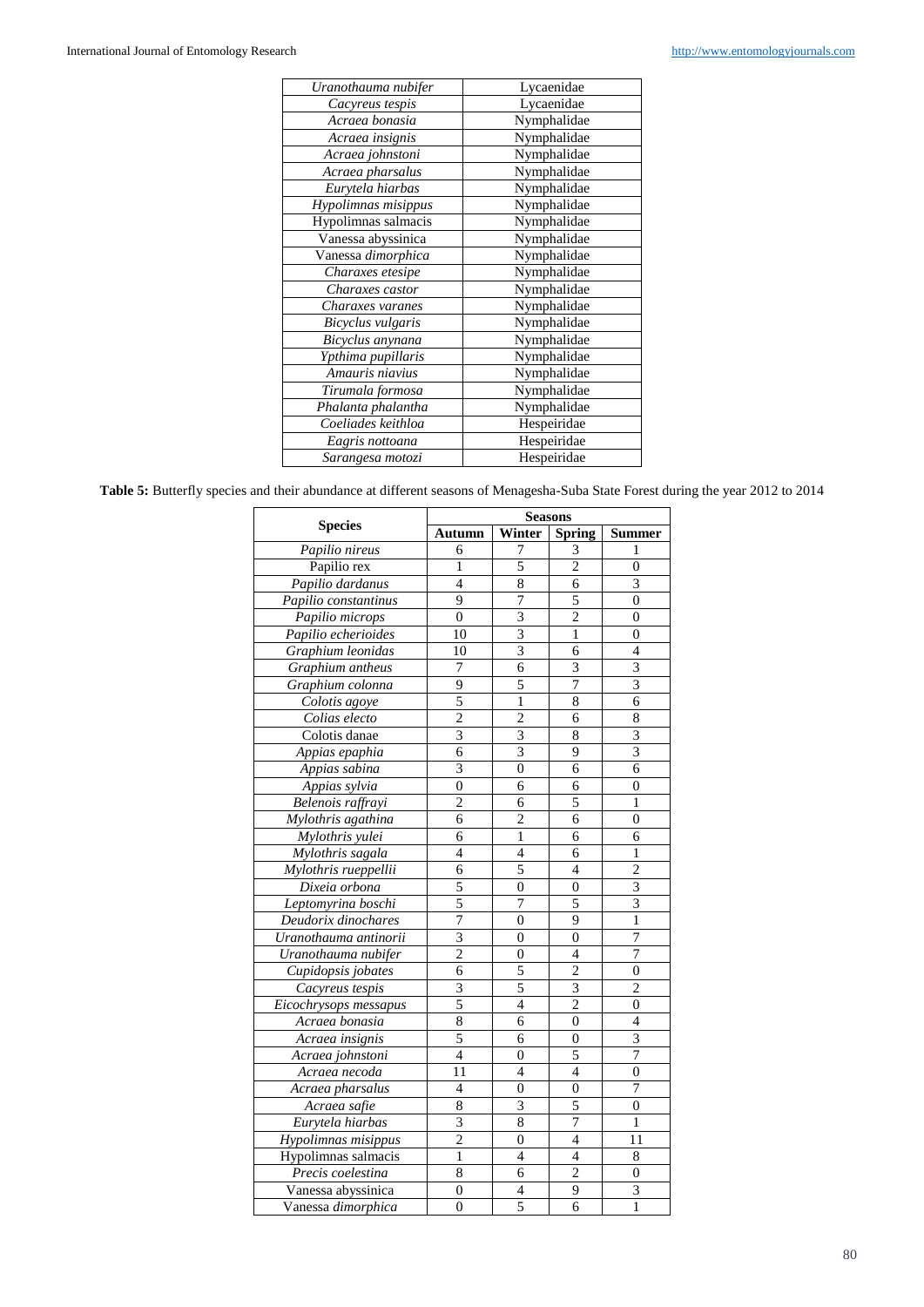| Charaxes etesipe               | 4        | 0              | 6              | 4              |
|--------------------------------|----------|----------------|----------------|----------------|
| Charaxes castor                | 11       | 4              | 3              | 5              |
| Charaxes varanes               | 3        | 6              | 4              | $\overline{5}$ |
| Charaxes etheocles             | 6        | 6              | 5              | 0              |
| Charaxes phoebus               | 9        | 3              | $\overline{c}$ | $\theta$       |
| Bicyclus vulgaris              |          | 5              | $\overline{5}$ | 3              |
| $\overline{B}$ icyclus anynana | 8        | 4              | $\overline{4}$ | 7              |
| Bicyclus sandace               | 6        | 5              | 4              | 0              |
| Ypthima pupillaris             | 3        | 0              | 4              | $\overline{c}$ |
| Ypthima yatta                  | 3        | 3              | 4              | 0              |
| Ypthima simplicia              | 6        | 4              | 2              | 0              |
| Amauris niavius                | 9        | 2              | 2              | 5              |
| Tirumala formosa               | $\Omega$ | $\overline{c}$ | 12             |                |
| Phalanta phalantha             |          | 5              | 8              |                |
| Coeliades keithloa             | 8        | $\overline{c}$ |                | 4              |
| Eagris nottoana                | 9        |                |                | 9              |
| Sarangesa motozi               | 4        |                | 5              | 9              |
| Coeliades anchises             | 8        | 5              | 4              | 0              |
| Eretis mixta                   |          |                | っ              |                |

### **3.2 Distribution of butterflies species and abundance among butterfly families in different seasons**

Butterfly species distribution among butterfly families across seasons is shown in Figure 2. Family wise distribution of butterfly species revealed that Lycaenidae had similar number of species in all of the seasons with a slight peak in autumn and spring and the least being in winter.

Nymphalidae constituted the highest number of species during autumn and spring. Papilionidae had the highest number of species in spring and autumn while Pieridae had in autumn and spring. Hesperidae had the least species composition in all of the seasons.

The seasonal population trend of various families of butterfly abundance is presented in Figure 3. In terms of abundance, Nymphalidae contained the highest abundance of individuals in autumn followed by spring. Pieridae reaches its peak during spring and they were present in all seasons. Nymphalidae was present throughout the year. Papilionidae and Lycaenidae had the highest abundance of individuals during autumn. Even though the Nymphalids were most common and adapted, population count was low. The population of Hesperidae was very low. Hesperidae had the least abundance composition in all of the seasons when compared to other families except in summer in which case Papilionidae had the least number of individuals.



**Fig 2:** Family-wise trend in species richness of butterflies across seasons at Menagesha – Suba State Forest during the year 2012 to 2014



**Fig 3:** Overall population trend of various families of Butterflies across seasons at Menagesha – Suba State Forest during the year 2012 to 2014

### **3.3 Species richness and diversity indices**

The diversity of butterflies during the four seasons was found to be significantly different from each other. Comparison of the Shannon diversity index showed higher diversity in autumn, followed by spring, winter and lastly summer. The evenness index of butterfly distribution is high and similar, the highest being in autumn followed by winter. Spring and summer have the same evenness index. Species richness was found to be higher in spring season followed by autumn and then winter and summer (Table 7).

The Shannon diversity index for the five families of butterflies is shown in Table 8. The comparison of Shannon diversity index among five different families showed Nymphalidae has high value and Hesperiidae had least diversity index in all seasons. Hesperids prefers autumn season and Papilionidae had high index in winter followed by autumn and the least index in spring. Lycaenidae had high value in autumn while Pieridae had high value during spring followed by summer. Both of them had the least index in winter.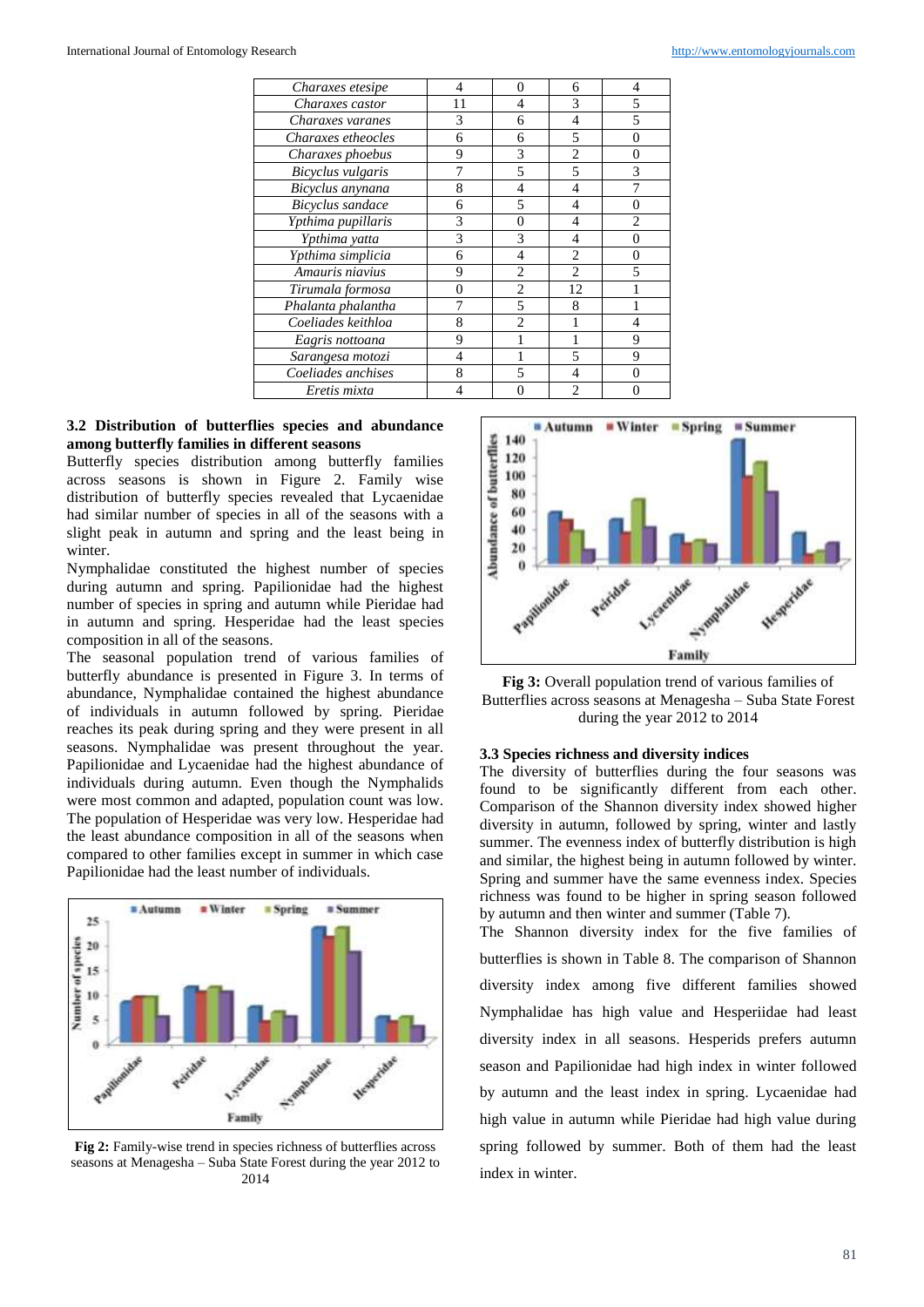**Table 6:** Butterfly diversity across seasons at Menagesha-Suba State Forest during the year 2012 to 2014

| Family       | <b>Seasons</b>                              |       |       |       |  |
|--------------|---------------------------------------------|-------|-------|-------|--|
|              | Winter<br><b>Spring</b><br>Summer<br>Autumn |       |       |       |  |
| Papilionidae | 0.669                                       | 0.811 | 0.529 | 0.324 |  |
| Pieridae     | 0.652                                       | 0.609 | 0.983 | 0.801 |  |
| Lycaenidae   | 0.416                                       | 0.366 | 0.369 | 0.405 |  |
| Nymphalidae  | 1.697                                       | 1.695 | 1.612 | 1.556 |  |
| Hesperidae   | 0.405                                       | 0.172 | 0.214 | 0.392 |  |

**Table 7:** Margalef´s richness index of butterflies in various at Menagesha-Suba State Forest during the year 2012 to 2014

| <b>Seasons</b> | <b>Species richness index</b> |
|----------------|-------------------------------|
| Autumn         | 9.27                          |
| Winter         | 8.83                          |
| Spring         | 9.57                          |
| Summer         | 7 76                          |

**Table 8:** Diversity indices (H') of various butterfly families across seasons at Menagesha-Suba State Forest during the year 2012 to 2014

|        | <b>Species</b><br>number | <b>Individuals</b> | <b>Evenness</b><br>index e | <b>Diversity index</b><br>H' |
|--------|--------------------------|--------------------|----------------------------|------------------------------|
| Autumn | 54                       | 304                | 0.96                       | 3.84                         |
| Winter | 48                       | 205                | 0.94                       | 3.65                         |
| Spring | 54                       | 254                | 0.93                       | 3.71                         |
| Summer |                          | 173                | 0.93                       | 3.47                         |

**Table 9:** Dominance index Butterfly families in various seasons at Menagesha-Suba State Forest during the year 2012 to 2014

| Family       | <b>Dominance index</b> |       |       |       |                                                 |
|--------------|------------------------|-------|-------|-------|-------------------------------------------------|
|              | <b>Seasons</b>         |       |       |       |                                                 |
|              |                        |       |       |       | <b>Autumn Winter Spring Summer Pooled value</b> |
| Papilionidae | 18.42                  | 22.92 | 13.77 | 8.09  | 16.24                                           |
| Pieridae     | 15.78                  | 16.09 | 27.55 | 22.54 | 23.83                                           |
| Lycaenidae   | 10.19                  | 10.24 | 9.84  | 11.56 | 10.36                                           |
| Nymphalidae  | 44.73                  | 46.34 | 43.70 | 45.08 | 44.87                                           |
| Hesperidae   | 10.85                  | 11.68 | 5.11  | 12.71 | 8.22                                            |
| Pooled value | 32.47                  | 21.90 | 27.13 | 18.48 |                                                 |

The dominance indices for various butterfly families across seasons at Menagesha-Suba State Forest are given in Table 9. The indices indicated that Nymphalidae is the dominant family in all of the seasons. Lycaenidae had similar index almost in all seasons with a slight dominant during summer. Peiridae was the dominant family in the spring followed by summer. Papilionidae had high dominance index in the winter followed by autumn. The pooled data indicated that in Menagesha-Suba State Forest, Nymphalidae was the most dominant family followed by Peiridae.

### **4. Discussions**

The butterflies of Menagesha – Suba State Forest showed distinct seasonality and well-defined seasonal peaks and only the lesser proportion of the species being active throughout the year. Seasonal preferences of butterflies were also shows distinct variation of the proportional abundance in various months or seasons (Figure 1). These differences of butterfly abundances are due to well-defined dry and wet seasons.

Diversity pattern of butterflies differ significantly among seasons: Species diversity was consistently highest during autumn season (Table 6), primarily due to a greater abundance of species. The abundance of butterfly families

was also usually highest during autumn season (Figure 3). Therefore, in both study areas, highest abundance was noted after the rainy season in autumn and this may be related to an increase in young vegetation, flowering of plants and the appropriate climatic conditions. Optimum light, temperature and rainfall usually increase the vegetation and thereby directly favour their abundance. Hence, there is a direct correlation between abundance of butterflies with flowering of plants, intensity of light and larval host plant [16, 17, and 18] .

During winter season the declination of species diversity and abundance are associated with habitat dryness and differences in microhabitat conditions in various seasons. The butterfly population showed a gradual decline in numbers from December onwards with the onset of dry condition. This dry period was least favourable to many butterflies, probably due to the scarcity of water, nectar and fresh foliage.

In addition, at Menagesha - Suba State Forest the diversity and species richness indices were also high during spring and lowest during summer. It seems like seasonality was less in this study area. This might be due to it rains periodically. However, there were population peaks and troughs, because butterflies try to time the emergence of their larvae with their food plants having fresh young leaves. Therefore, this variation of butterfly diversity in different seasons indicated that, the abiotic factors such as rainfall, temperature and humidity played a vital role in influencing the distribution and abundance of butterflies  $[19, 10]$ 20] .

# **5. Conclusions**

Butterfly exhibits seasonal variation in distribution of butterfly species in the study area. At autumn, the total number of species was more than spring, summer or winter seasons. The diversity of butterflies is also high in autumn. In general, the seasonality of butterflies becomes less extreme and it is related to rainfall and other factors. Conservation of their habitats at landscape level is important for conservation of butterfly fauna especially for the preservation of rich and unique butterfly species of the area.

# **6. Acknowledgements**

I am grateful to Addis Ababa University, Department of Zoological Sciences, for financial support, Laboratory and other provisions. I would like to thank Menagesha-Suba State Forest to host my field research and for their technical support in the fieldwork. I would like also to acknowledge field assistants and local people who supported the field study.

# **7. References**

- 1. Pollard E, Yates TJ. Monitoring butterflies for ecology and conservation. Institute of Terrestrial Ecology and the Joint Nature Conservation Committee, Great Britain*.*1993; 30:85-88.
- 2. Breitenbach FV, Koukal J. Menagesha State Forest: description of the forest, its management and its future development including the National Park Project. Ethiop. Forest. Rev. 1962; 3(4):17-34.
- 3. Gilbert EF. Mount Wachacha: a botanical commentary. Walia. 1970; 2:3-12.
- 4. Demel Teketay. Deforestation, Wood Famine and Environmental Degradation in Ethiopia's Highland Ecosystems: Urgent Need for Action. Northeast African